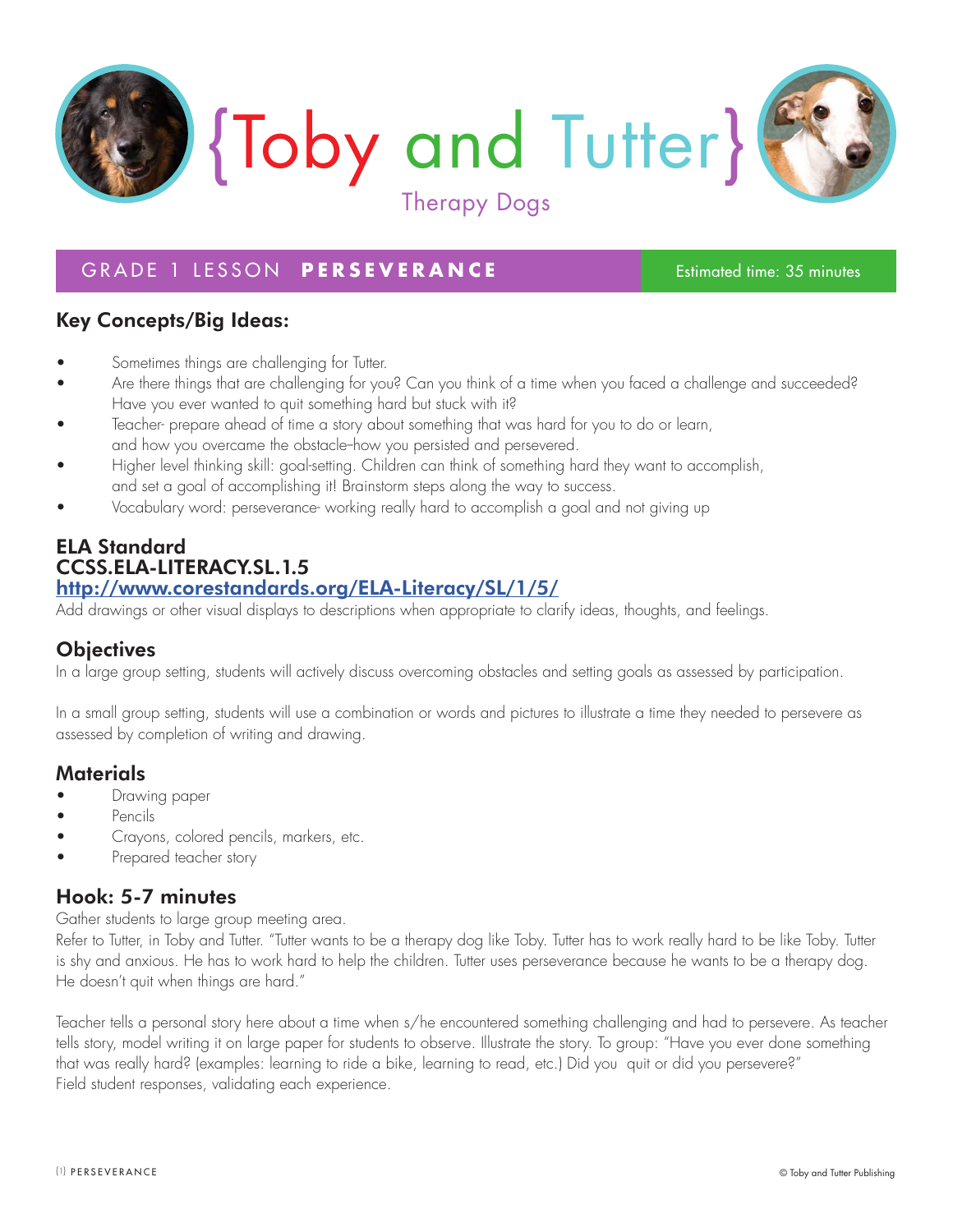

## GRADE 1 LESSON **PERSEVERANCE** Estimated time: 35 minutes

## **Activity**

Independent or Small Group: 25 minutes

Students will use a combination of words and illustrations to write about a time they persevered through a challenge. Teacher may pull small groups here if necessary, or move around the room to support students as they work independently.

## **Closing/Evaluation:**

Closing: Have several students share out about their writing. Teacher could assemble all student writing about perseverance into a motivational class book to keep in the classroom library.

#### **Evaluation:**

Did student participate in the discussion about perseverance? Yes or No Did student complete the work as assigned, using a combination of words and illustrations? Yes or No

#### **Modifications/Accommodations:**

The student work portion of this lesson may be completed in small groups or independently per the teacher's knowledge of the group.

## **Homeschool Modifications:**

This lesson translates well to the homeschool setting without modification.

## **Extension:**

Goal-setting. Teacher works with individual students to identify something s/he wants to learn (examples: addition within 10; reading higher level books; playing with more children at recess, etc.) Teacher asks student: "How do you think you can accomplish this goal?" Teacher and student develop several attainable steps to reach the goal. Teacher and student track progress together.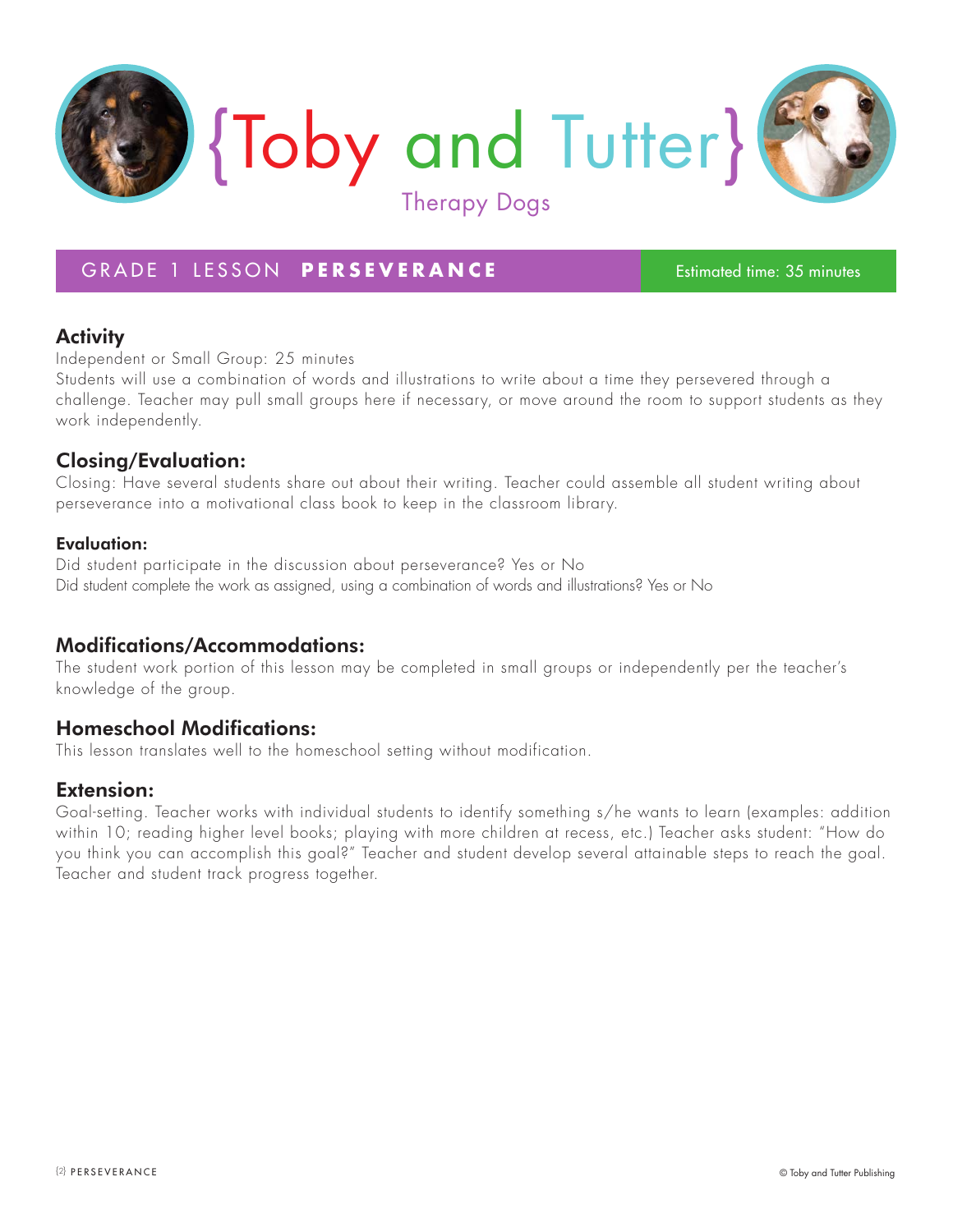# **APPENDIX (PHOTOS)**

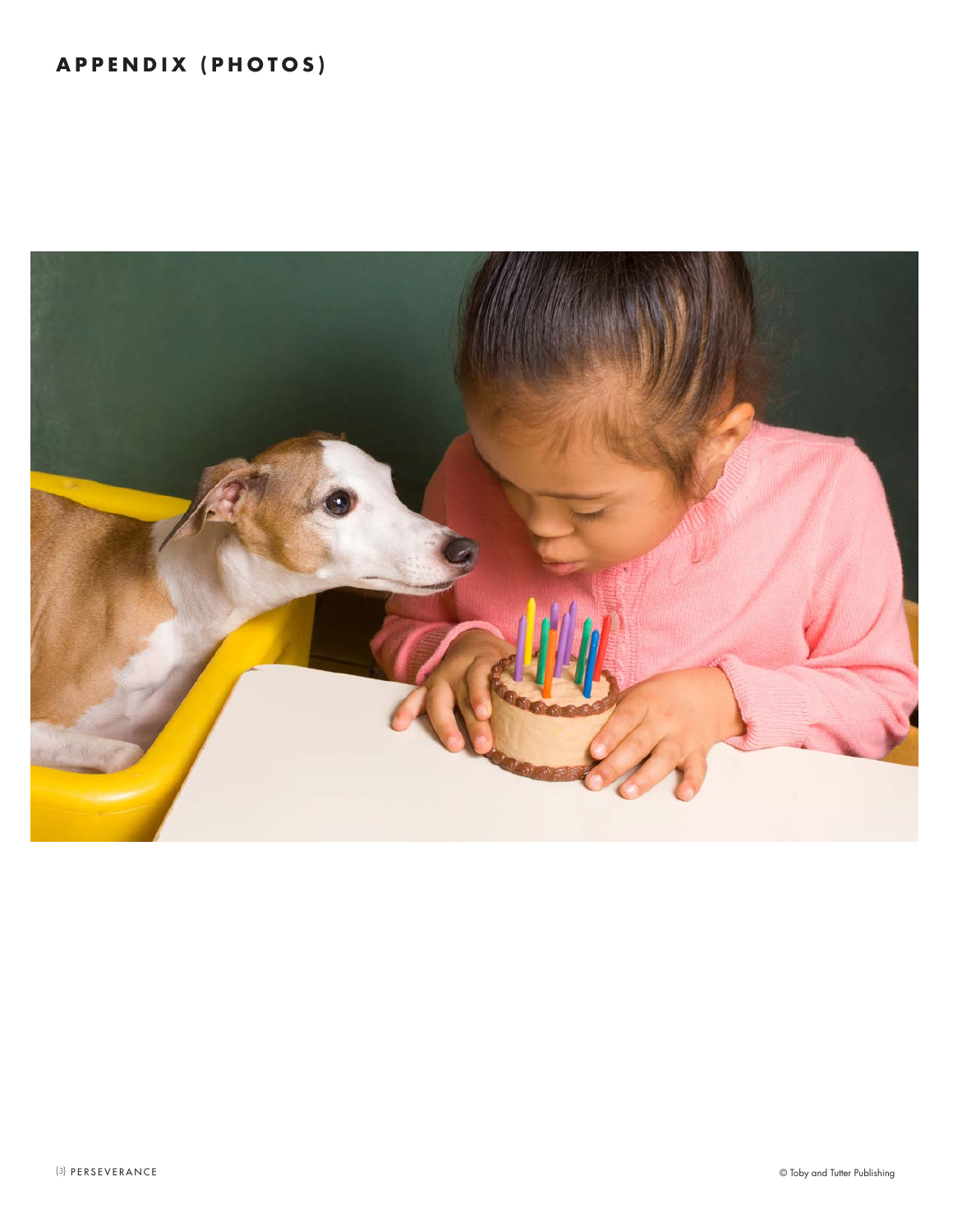